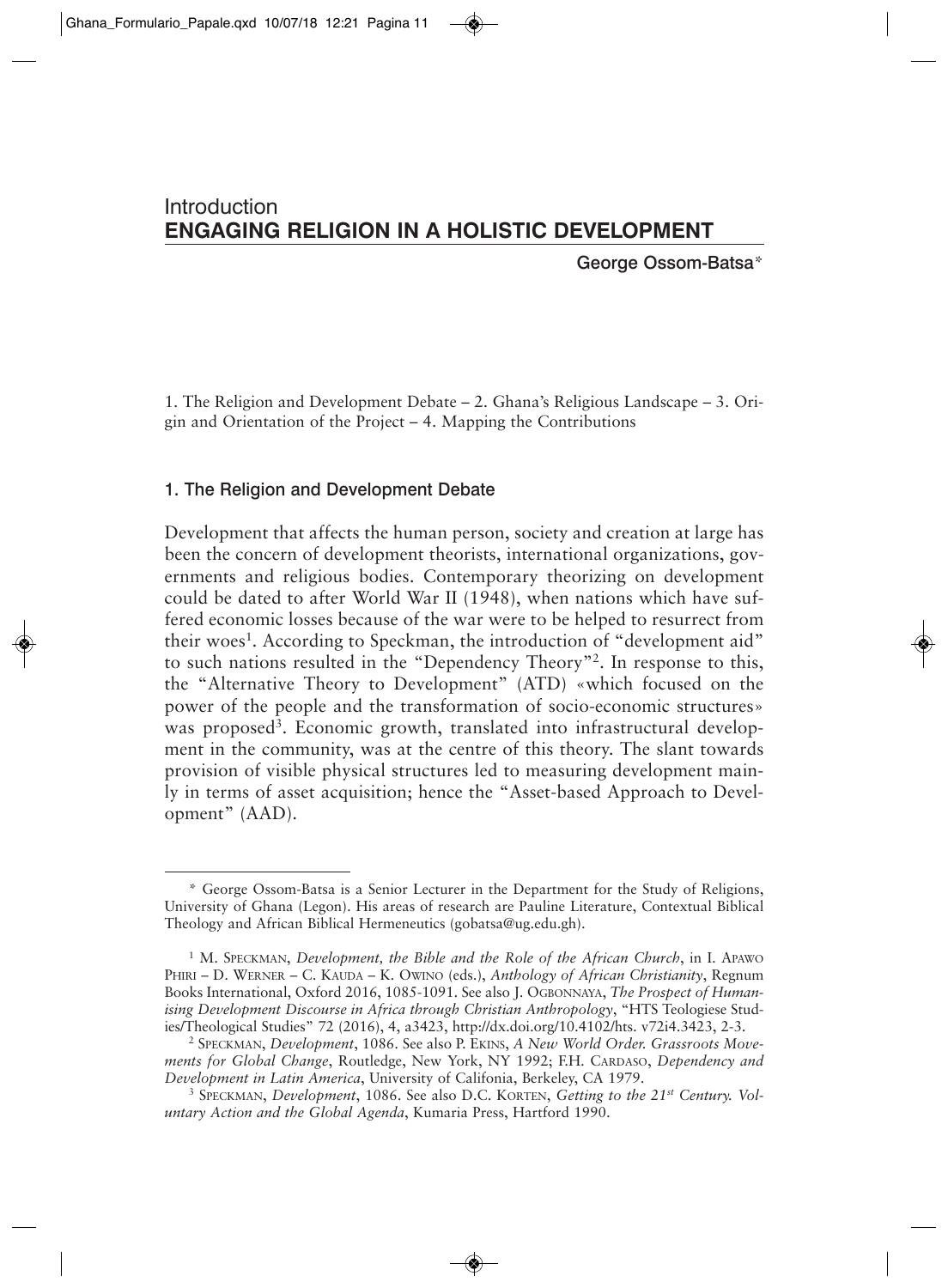However, in this initial phase, most development theorists either ignored religion or perceived it in negative terms<sup>4</sup>. Some even considered it as an obstacle to development because of the many conflicts around the globe that arise from religious intolerance or perpetrated by  $it^5$ . Religious communities, however, did not remain silent. In various ways, they actively championed human progress and the dignity of the human person. For example, the encyclical letter, *Populorum Progressio* promulgated by Pope Paul VI in 1967, addressed specifically to Roman Catholics, and also to the entire world, calls for integral development, with the human person at the centre<sup>6</sup>. In presenting the Christian understanding of development, the Pope calls attention to similar concerns addressed in previous documents such as: *Rerum Novarum* (1891) by Pope Leo XIII, On the Rights and Duties of Capital and Labour; *Quadragesimo Anno* (1931) by Pope Pius XI, On the Reconstruction of the Social Order, and *Gaudium et Spes* (1965) on the Church in the Modern World7.

In recent years, the awareness of the indispensability of religion in development discourse has tilted the pendulum to include social, political, technological and religio-spiritual elements, with religion at the centre<sup>8</sup>. Some theorists, scholars and development agencies such as the World Bank, the International Monetary Fund (IMF), and the United Nations (UN) have underlined the influence of religious ideas on people's choices in life, which ultimately leads to both individual and societal transformation and progress<sup>9</sup>. That eco-

<sup>4</sup> Cf. K.A. VER BEEK, *Spirituality: A Development Taboo*, "Development in Practice" 10 (2000), 1, 31-43. Based on a content analysis of the articles published between 1982 and 1998 in three leading development studies journals, Ver Beek argued that religion constituted a "taboo" in the theory and practice of development. In fact, during the study-period, there was no single article which had the relationship between development and religion as the main theme.

<sup>&</sup>lt;sup>5</sup> G. TER HAAR, *Religion and Development: Introducing a New Debate*, in EAD., *Religion and Development. Way of Transforming the World*, Hurt & Company, London 2011, 4-6. Some scholars of religion also hold similar views. See for example, J.N. KUDADJIE, *Does Religion Determine Morality in African Societies?*, in J.S. POBEE (ed.), *Religion in a Pluralistic Society,* Brill, Leiden 1976, 60-70; P.L. BERGER, *Reflections on the Sociology of Religion Today*, "Sociology of Religion" 62 (2001), 4, 443-454.

<sup>6</sup> PAUL VI, *Populorum Progressio*, Libreria Editrice Vaticana, Città del Vaticano 1967*.*

<sup>7</sup> Cf. PONTIFICAL COUNCIL FOR JUSTICE AND PEACE, *Compendium of the Social Doctrine of the Church* (2 April 2004).

<sup>&</sup>lt;sup>8</sup> For a chronological bibliography of the published literature on the subject since the early to mid-2000s, cf. I. SWART – E. NELL, *Religion and Development: The Rise of a Bibliography*, "HTS Teologiese Studies/Theological Studies" 72 (2016), 4, a3862, http://dx.doi.org/10.4102/ hts.v72i4.3862.

<sup>9</sup> TER HAAR, *Introducing a New Debate*, 4-6; J. OGBONNAYA, *Religion and Sustainable Development in Africa: The Case of Nigeria*, e-publications @ Marquette, Marquette University, Milwaukee, WI 2012, 3-4 https://epublications.marquette.edu/cgi/viewcontent.cgi?article=1231& context=theo\_fac. See the interesting summary of the «tortuous history» of development and religion by K. MARSHALL, *Development and Faith Institutions. Gulfs and Bridges*, in TER HAAR (ed.), *Religion and Development,* 27-53 and the special issue of the journal "Development in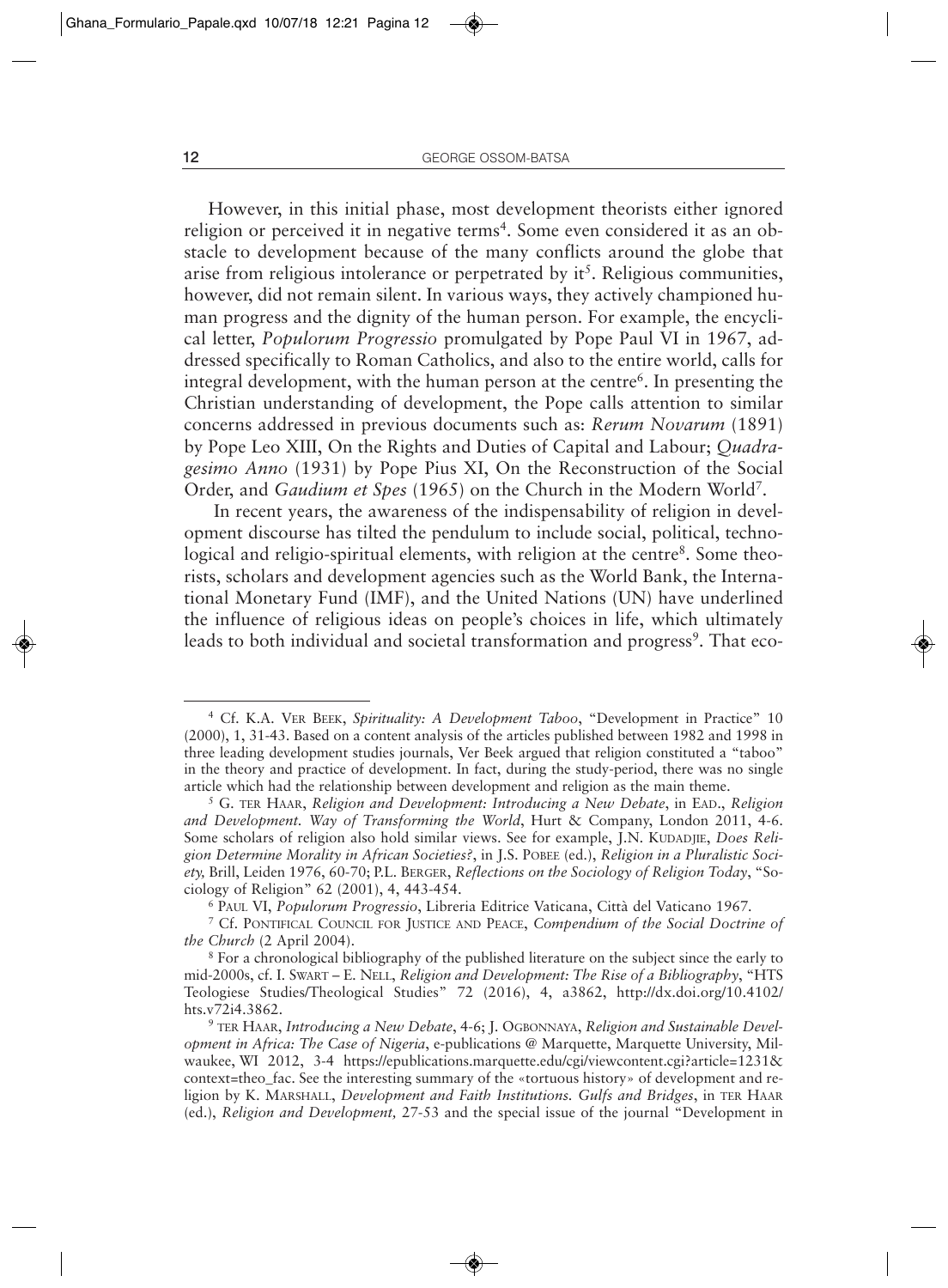nomic growth is not the sole indicator of development, and that development must improve and value human life, has been affirmed in the 2001 report of the "United Nations Development Programme" (UNDP), when it defines human development as follows:

Human development is about much more than the rise or fall of national incomes. It is about creating an environment in which people can develop their full potential and lead productive, creative lives in accord with their needs and interests. People are the real wealth of nations. Development is thus about expanding the choices people have to lead lives that they value. And it is thus about much more than economic growth, which is only a means of enlarging people's choices $10$ .

It is in the light of the above that James D. Wolfensohn, the former president of the World Bank, called for a closer collaboration of the World Bank and other Development agencies with religious institutions and Faith Based Organizations (FBO) in the provision of sustainable<sup>11</sup> and integral development in his foreword to the book "Religion and Development. Ways of Transforming the World<sup>"12</sup>. Eight years down the line, what is the situation like? Are there new ways of understanding progress in a holistic perspective, which embrace the concrete religious/spiritual worldview of people? Any attempt to answer these questions demands a contextual analysis of the meaning of the two concepts, religion and development. Gerrie ter Haar underlines this when she writes:

It is vital to take a closer and more critical look at the two major concepts […] This is necessary because unless we are prepared to look at these concepts from a fresh perspective, trying to set aside biases there will be no real change in relations of development and any new policies will be little more than technical adaptations<sup>13</sup>.

Practice" 27 (2017) 5, on *Faith and Health in Development Contexts.* For the African context, see S. DE GRUCHY, *Of Agency*, *Asset and Appreciation: Seeking Some Commonalities between Theology and Development*, in B. HADDAD (ed.), *Keeping Body and Soul Together: Reflection by Steve de Gruchy on Theology and Development*, Cluster Publication, Pietermaritzburg 2015,

<sup>&</sup>lt;sup>10</sup> UNDP, *Human Development Report 2001: Making New Technologies Work for Human Development*, UNDP, Oxford University Press, New York, NY – Oxford 2001, 9, http://hdr. undp.org/sites/default/files/reports/262/hdr\_2001\_en.pdf [http://www.webcitation.org/6zeTHW 7Nm].

<sup>11</sup> UN, *Report of the World Commission on Environment and Development: Our Common Future*, October 1987, also known as the Brundtland Report, http://www.un-documents.net/ wced-ocf.htm [http://www.webcitation.org/6zeTVFqvp].

<sup>12</sup> J.D. WOLFENSOHN, *Foreword*, in TER HAAR, *Religion and Development,* xvii-xviii. 13 EAD., *Introducing a New Debate*, 5.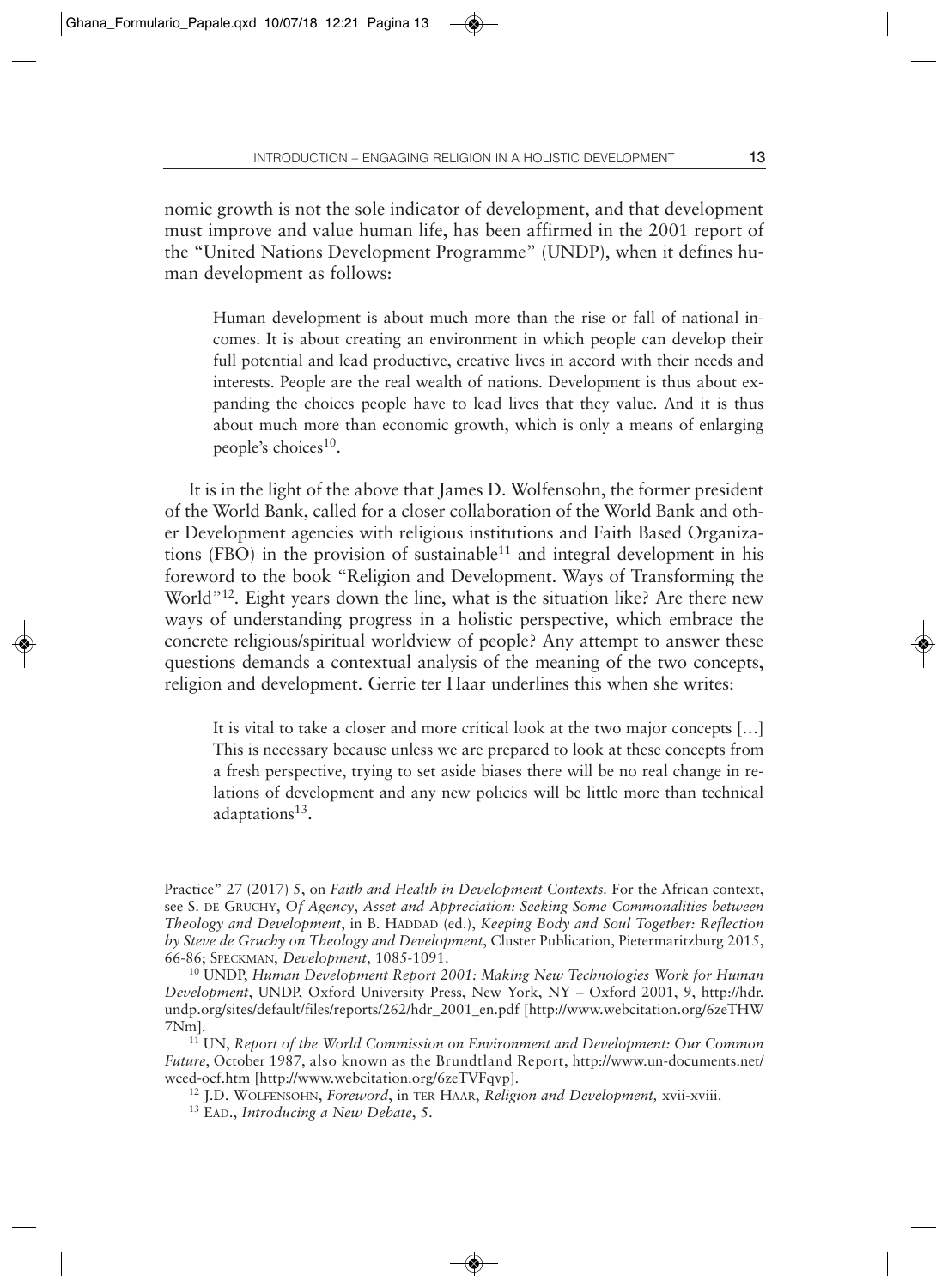While Africa has been the object of development discourse, it has rarely been the subject of the narrative. It is time that Africa tells her own story as a step towards being responsible of her own destiny. Therefore, an understanding of religion and development from an African, specifically Ghanaian, perspective is key for the discussions in this volume14. While we acknowledge the global debate on religion and development, which has resulted in numerous academic publications<sup>15</sup>, we chose to engage the Ghanaian religious experience in the search for integral and sustainable development.

Religion in Ghana permeates every aspect of life<sup>16</sup>. It negotiates the wellbeing of the individual and the community at large, between the here-an-now and the here-after<sup>17</sup>. For this reason, religion and customs of the people form the most important and influential elements in the social life of Africans. Hence, development is not limited to material things, but spiritual treasures as well<sup>18</sup>; it entails a rediscovery of the dignity of the human person in relation to the Creator and the created world. According to the Ghanaian Philosopher, Kwame Gyekye, development concerns behavioural change and «must be perceived in terms of adequate responses to the entire existential conditions in which human beings function, conditions which encompass the economic, political, social, moral, cultural, intellectual and others»19. In the light of the above, it means that for development to be sustainable there is the need for a dialogical encounter between the people's worldview, their self-understanding and their environment in pursuit for an improved quality of life.

Before introducing our project, I deem it important to provide a sketch of the Ghanaian complex religious landscape for the sake of our readers who may not be conversant with it.

## 2. Ghana's Religious Landscape

The statistics of the 2010 Ghana housing census suggest that 94.8% of Ghanaians profess one religion or the other, with just few who do not belong to any religion. See the table below<sup>20</sup>:

<sup>14</sup> For a discussion the concept 'development' from an African perspective, see K. GYEKYE, *Taking Development Seriously*, "Journal of Applied Philosophy" 11 (1994), 1, 45-56. Refer also to E. ANI, *Three Objections to Gyekye's Functionalist Conception of Development*, "African Studies Quarterly*"* 17 (2017), 1, 61-77; OGBONNAYA, *Humanising Development Discourse*.

<sup>15</sup> See for example, the collected essays in TER HAAR (ed.), *Religion and Development*. 16 Cf. K. ASARE OPOKU, *West African Traditional Religion*, FEP International Private Limit-

ed, Awka 1978, 1-2.

<sup>17</sup> For a discussion on the secular view of development and religious view see TER HAAR, *Introducing a New Debate*, 19-20.

<sup>18</sup> SPECKMAN, *Development*, 1087.

<sup>19</sup> GYEKYE, *Taking Development Seriously*, 45.

<sup>20</sup> GHANA STATISTICAL SERVICE, *2010 Population & Housing Census: Analytical Report*,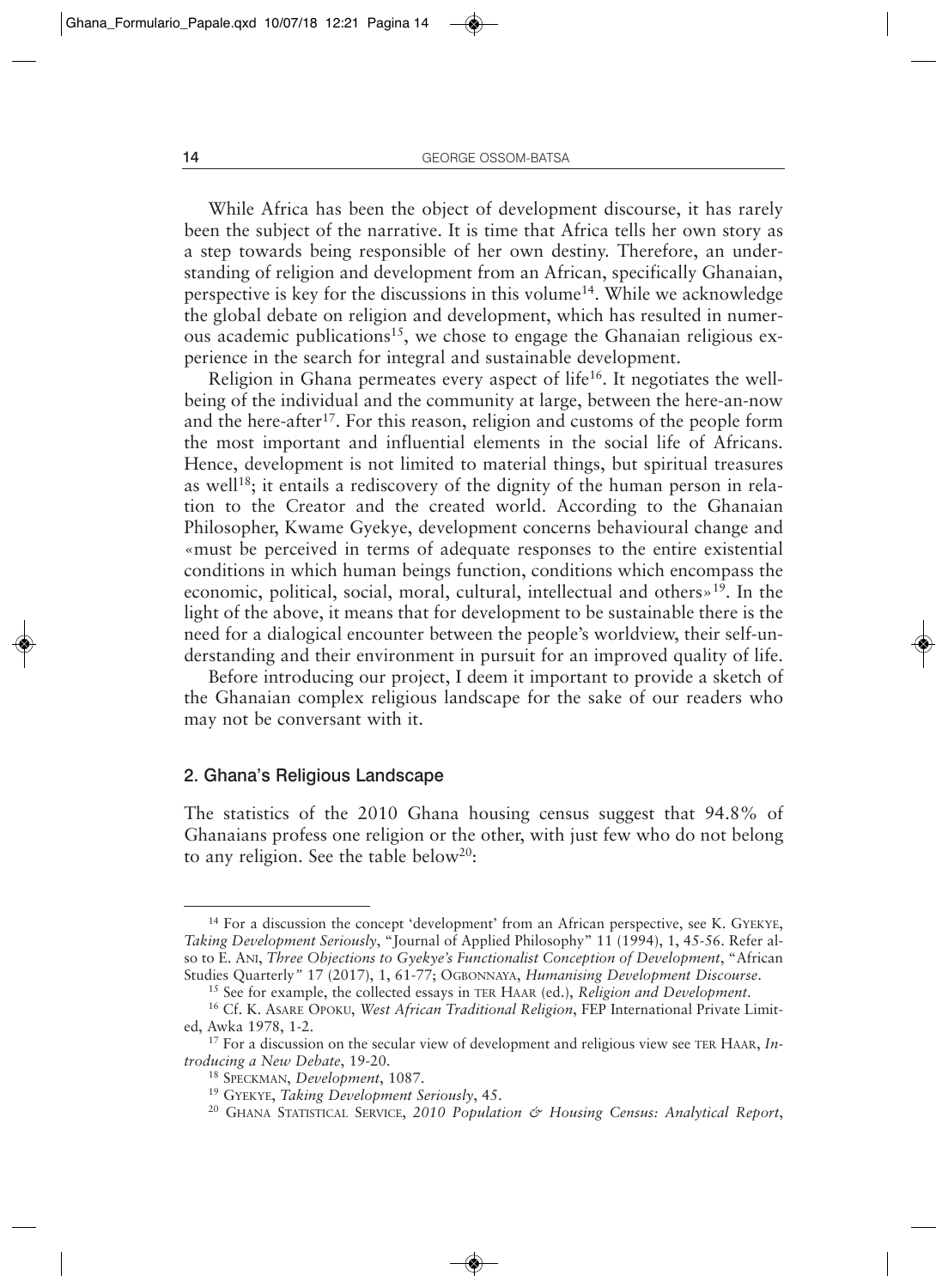| <b>RELIGION</b>             | <b>PERCENTAGE</b> |
|-----------------------------|-------------------|
| Christianity                | 71.2              |
| • Pentecostals              | 28.3              |
| • Protestants               | 18.4              |
| • Roman Catholics           | 13.1              |
| • Other Christians          | 11.4              |
| Islam                       | 17.6              |
| African Indigenous Religion | 5.2               |
| <b>Others</b>               | 0.8               |

Among the Christians, the membership percentage of the Historic Mission Churches  $(HMC)^{21}$  has decreased drastically over the years, giving way to the Pentecostal/Charismatic Churches and Ministries<sup>22</sup>. One of the world leading scholars of the phenomenon, Asamoah-Gyadu, spoke about "pentecostaliza-

http://statsghana.gov.gh/docfiles/2010phc/National\_Analytical\_Report.pdf. [http://www.webcitation.org/6zbBBtVBt].

<sup>&</sup>lt;sup>21</sup> Historic Mission Churches is the current designation for Christian denominations founded by Western missionary bodies, which evangelized Ghana between the end of the XIX century and the beginning of the XX century. They were previously known as "mainline churches", a terminology that with the impressive quantitative growth of the Pentecostal/Charismatic Churches is no more considered accurate. Cf. J.K. ASAMOAH-GYADU, *An Introduction into the Typology of African Christianity* in APAWO PHIRI – WERNER – KAUDA – OWINO (eds.) *Anthology of African Christianity*, 261-264.

<sup>&</sup>lt;sup>22</sup> Pentecostals do not generally consist of a uniform or homogenous group. Therefore, the classification of Pentecostalism is quite challenging: cf. J. POBEE – G. OSITELU II, *African Initiatives in Christianity: The Growth Gifts and Diversities of Indigenous African Churches: A Challenge to the Ecumenical Movement*, World Council of Churches Publications, Geneva 1998. Some scholars avoid the issue of classification all together and refer to the various groupings as "Pentecostal type" movements: see, A. ANDERSON, *Diversity in the Definition of 'Pentecostal Charismatic' and its Ecumenical Implications*, "Mission Studies: Journal of the International Association for Mission Studies" 19 (2002), 2, 40-55. However, C.N. OMENYO – A.O. ATIEMO, *Claiming Religious Space: The Case of Neo-Prophetic Churches in Ghana*, "Ghana Bulletin of Theology. New Series" 1 (2006), 55-68 proposes the following classification: (i) The independent churches originating in Ghana or from other African countries, otherwise called the African Initiated Churches (AICs); (ii) The Classical Pentecostal Movement, which began in North America at the beginning of the 20<sup>th</sup> century and appeared on the Ghanaian religious scene in the 1920s e.g. the Assemblies of God, The Church of Pentecost, Christ Apostolic Church etc. They teach a post-conversion experience of baptism with the Holy Spirit, with the initial evidence of speaking with tongues; (iii) Neo-Pentecostal or Charismatic non-denominational fellowship, for example the Full Gospel Business Men's Fellowship and Women Aglow; (iv) Charismatic renewal groups in HMCs, e.g. Catholic Charismatic Renewal, and (v) the independent Pentecostal/Charismatic Churches/Ministries including Christian Action Faith Ministries International, International Central Gospel Church, Fountain Gate Chapel, etc.; (vi) Neoprophetic churches that highlights strongly the role of the prophet-leader, charismata and an elevated regard for the African perception of life.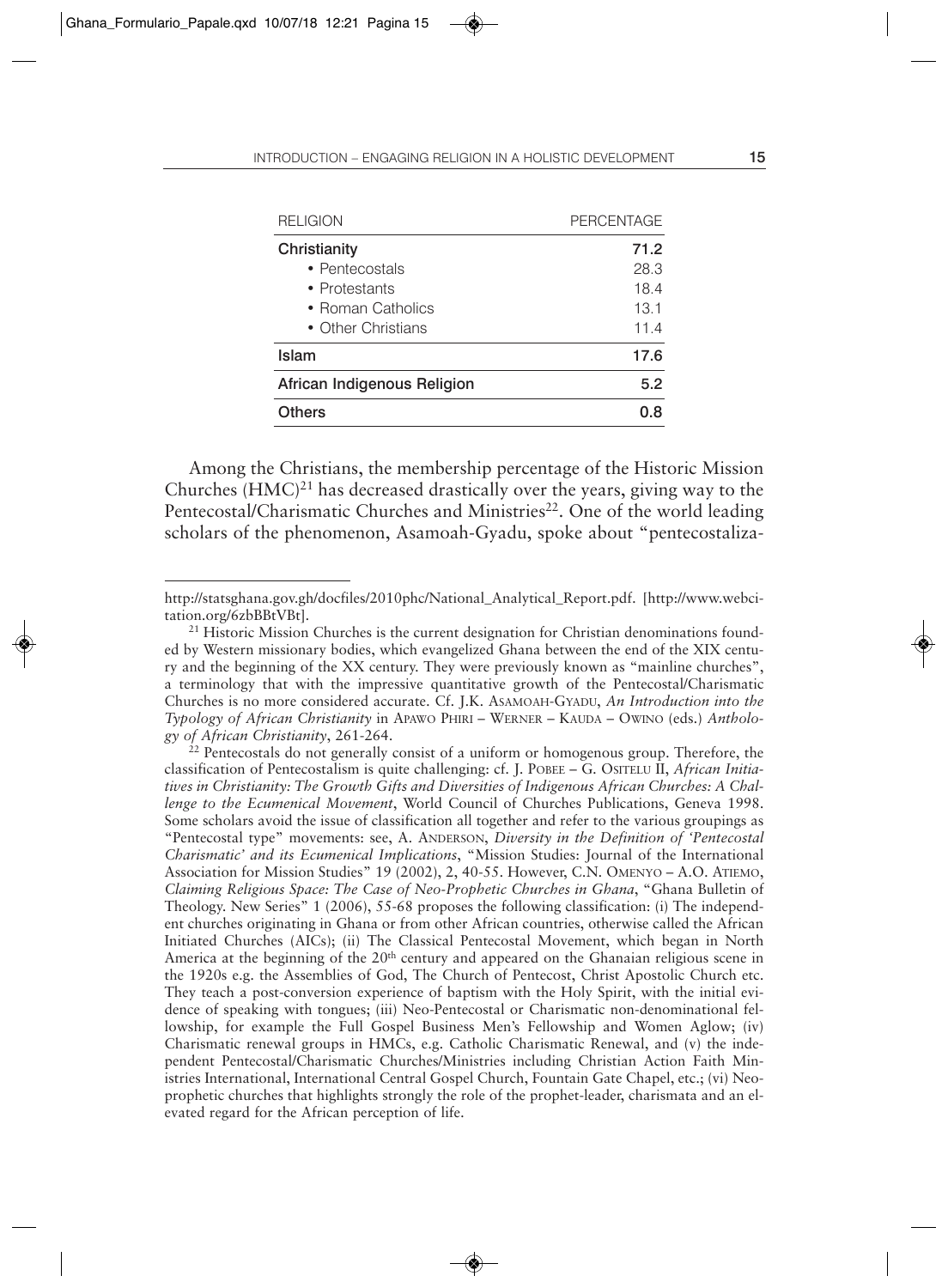tion" of African Christianity, and states: «The explosion and growth of the Pentecostal movement is the single and most important development that has occurred within Christianity in sub-Saharan Africa since the turn of the twentieth century»<sup>23</sup>.

It is important to note that even the HMCs are affected by the wave of "Pentecostal" spirituality<sup>24</sup>. Not only do we have in all HMCs movements/associations that incorporate "Pentecostal" elements in their worship, but also the style of leadership, preaching, etc. of the Pentecostal/Charismatic churches is becoming the predominant "ecclesiastic style". Terminologies such as "born again" and "life in the Spirit"; insertion of informal "praise and worship" segment and glossolalia into the church liturgy; the use of "holy expletives" like shout of "amen" and "hallelujahs" in response to preaching; handlifting; spontaneous applauses are becoming common liturgical elements. To give an example, invitation to renewal-oriented programme meant to empower people in the Spirit, evangelistic/healing crusades, anointing services, harvest and tithes are now advertised on bill boards, bulletins and even on huge banners located in the sanctuary of majority of Parishes of the Roman Catholic Church in Ghana, as well as in the other  $HMCs^{25}$ . Debates against and in favour of this development are an on-going exercise, but there is no doubt that «Pentecostalism at the moment represents the most cogent, powerful and visible evidence of religious renewal in Ghana»26.

It is also noteworthy that while the HMCs have always paid attention to the integral development of the human person – they have been at the forefront

<sup>23</sup> J.K. ASAMOAH-GYADU, *I Will Put My Breath in You*, *and You Will Come to Life': Charismatic Renewal in Ghanaian Mainline Churches and its Implications for African 'Diasporean' Christianity*, in A. ADOGAME – R. GERLOFF – K. HOCK (eds.), *Christianity in Africa and the African Diaspora: The Appropriation of a Scattered Heritage*, Continuum International, London 2008, 193. Omenyo emphasized the same concept: «Members of the various charismatic renewal groups are determined to remain in their 'impoverished' churches and to revitalize them with the introduction of Charismatic/Pentecostal spirituality», cf. C.N. OMENYO, *Pentecost Outside Pentecostalism: A Study of the Development of Charismatic Renewal in the Mainline Churches in Ghana,* Boekcentrum Publishing House, Zoetermeer 2002, 7.

<sup>24</sup> Cf. OMENYO, *Pentecost Outside Pentecostalism*. ASAMOAH-GYADU, *I Will Put My Breath in You*, 193.<br><sup>25</sup> Referring to the Evangelic Presbyterian Church of Ghana, Asamoah-Gyadu comments:

<sup>«</sup>This mode of advertising Christian program, inspired by the growing influence of Pentecostalism in Africa, would have been considered out of character for a historic mission denomination only a few years ago. With the gradual integration of charismatic renewal phenomenon into historic mission church life, a "charismaticization" of Christianity is currently underway in Africa», *ibid.*, 195.

<sup>26</sup> J.K. ASAMOAH-GYADU, *African Charismatics. Current Developments within Independent Indigenous Pentecostalism in Ghana*, Brill, Leiden 2005, 14. He continues, «I would argue that even the new lease of life being experienced by some of the older churches in Ghana is explicable in terms of their, albeit recent, tolerant and open attitude towards Pentecostal phenomena and renewal movements in their midst».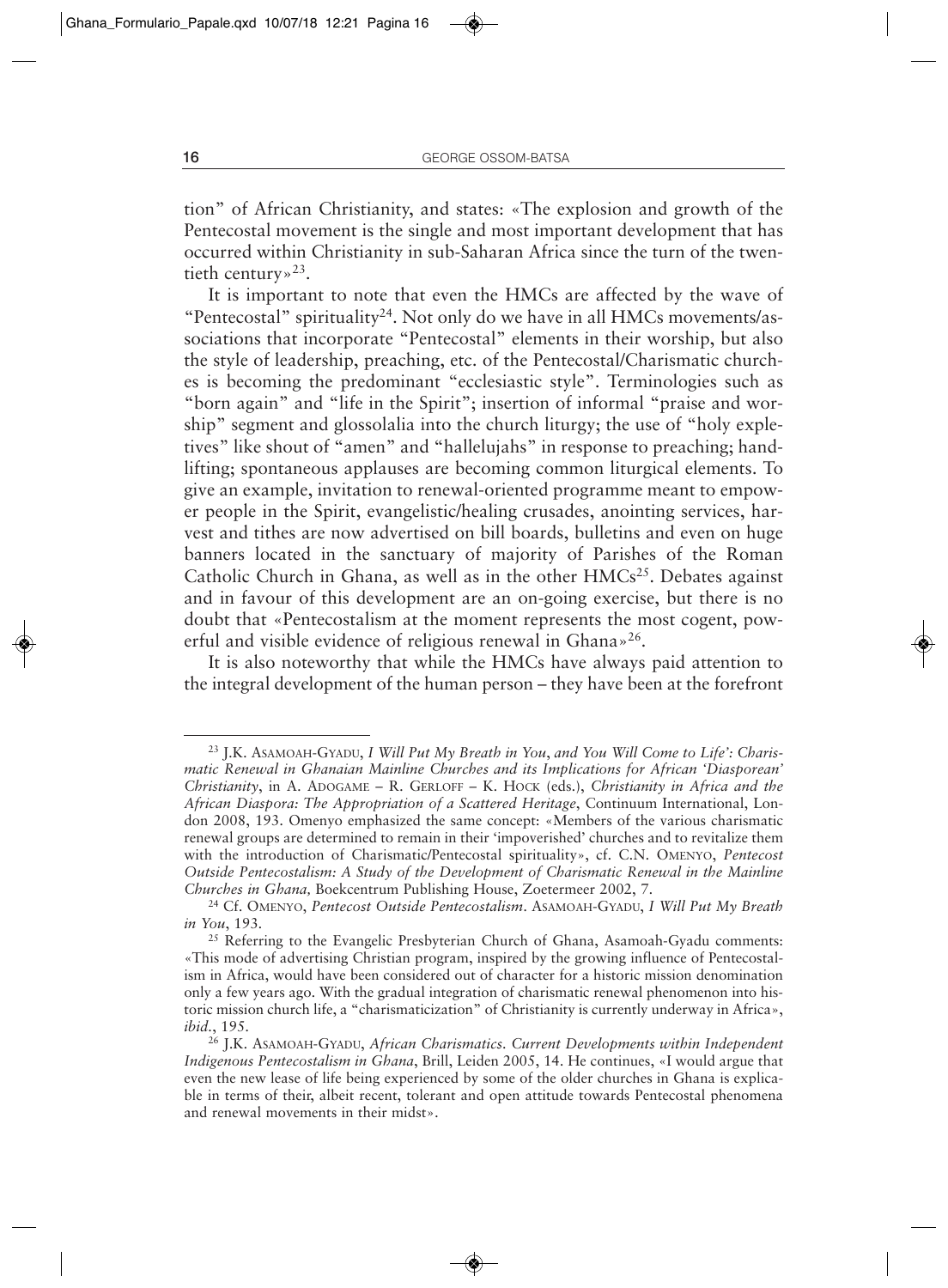in the provision of formal education and medical care<sup>27</sup> – and advocacy for social justice, their counterparts, the Pentecostal/Charismatic churches have been in the past extraneous to this process and have mainly concentrated on "winning souls". But in this last decade, Pentecostals have also begun founding schools and hospitals and have become active on the Ghanaian political landscape, as some of the contributions in this volume demonstrate<sup>28</sup>.

Against this background – in a time when the concept of development changes from focusing on only economic issues (the economy and physical structures) to concentrate on the formation of the human person to care for God's creation – the question worth asking in the context of the vibrancy of religious manifestation in Ghana is: "How can religion reorient the Ghanaian towards the search for the common good and respect for the dignity of the human person"? It is this question that motivated the project, as the following pages describe.

### 3. Origin and Orientation of the Project

The present volume was conceived with the aim of inquiring into how religious ideas in the Ghanaian religious landscape have shaped and are still shaping development in Ghana, starting from the fact, as all the contributions demonstrate, that in Ghana religion is relevant to everyday living: it is understood as an essential component of personal and community identity.

<sup>&</sup>lt;sup>27</sup> Some important data to consider. According to the 2010 census, the Roman Catholic Church has 1,266 Kindergartens (KG), 2,020 Primary Schools (PS), 957 Junior High Schools (JHS), 61 Senior High Schools (SHS), 9 Colleges of Education, 11 Tertiary Institutions (3 University Colleges) and 58 Vocational/Technical Schools, representing 64% of Vocational Training of Church-based Technical and Vocational Education and Training (TVET) in the Country. Furthermore, the Catholic Health Unit runs 78 Clinics, 36 Hospitals, 10 Training facilities and 5 Specialized facilities (www.nchs.org.gh). The Presbyterian Church has more than 60 health facilities across the country making it the third largest provider of health services in Ghana. The PCG currently has two Universities, the Presbyterian University College Ghana, at Abetifi with satellite campuses at Asante Akyem Agogo, Tema, Kumasi, and Akropong Akuapem, the Akrofi-Christaller Institute at Akropong Akuapem, 5 Colleges of Education, 31 Senior High Schools, 714 Nursery and Kindergarten, 1,109 Primary Schools and 575 Junior High Schools (https://www.facebook.com/presbychurchghana). The Methodist Church, Ghana had established 719 KG, 1,017 PS and 483 JHS; 20 Second Cycle Public Schools, 22 Secondary/Vocational Institutions, 3 Colleges of Education and 1 University College. Two Hospitals, sited at Wenchi in the Brong Ahafo Region and Ankaasi in the Ashanti Region, bear the mark of the church (*Contribution of the Methodist Church to Education in* Ghana, November 15, 2010, https://www.modernghana.com/print/304531/1/contribution-of-the-methodist-church-to-education-.html [ http://www.webcitation.org/6zVKPZD6U]).

<sup>28</sup> Cf. D. FREEMAN (ed.), *Pentecostalism and Development: Churches*, *NGOs*, *and Social Change in Africa*, Palgrave Macmillan, Basingstoke 2012.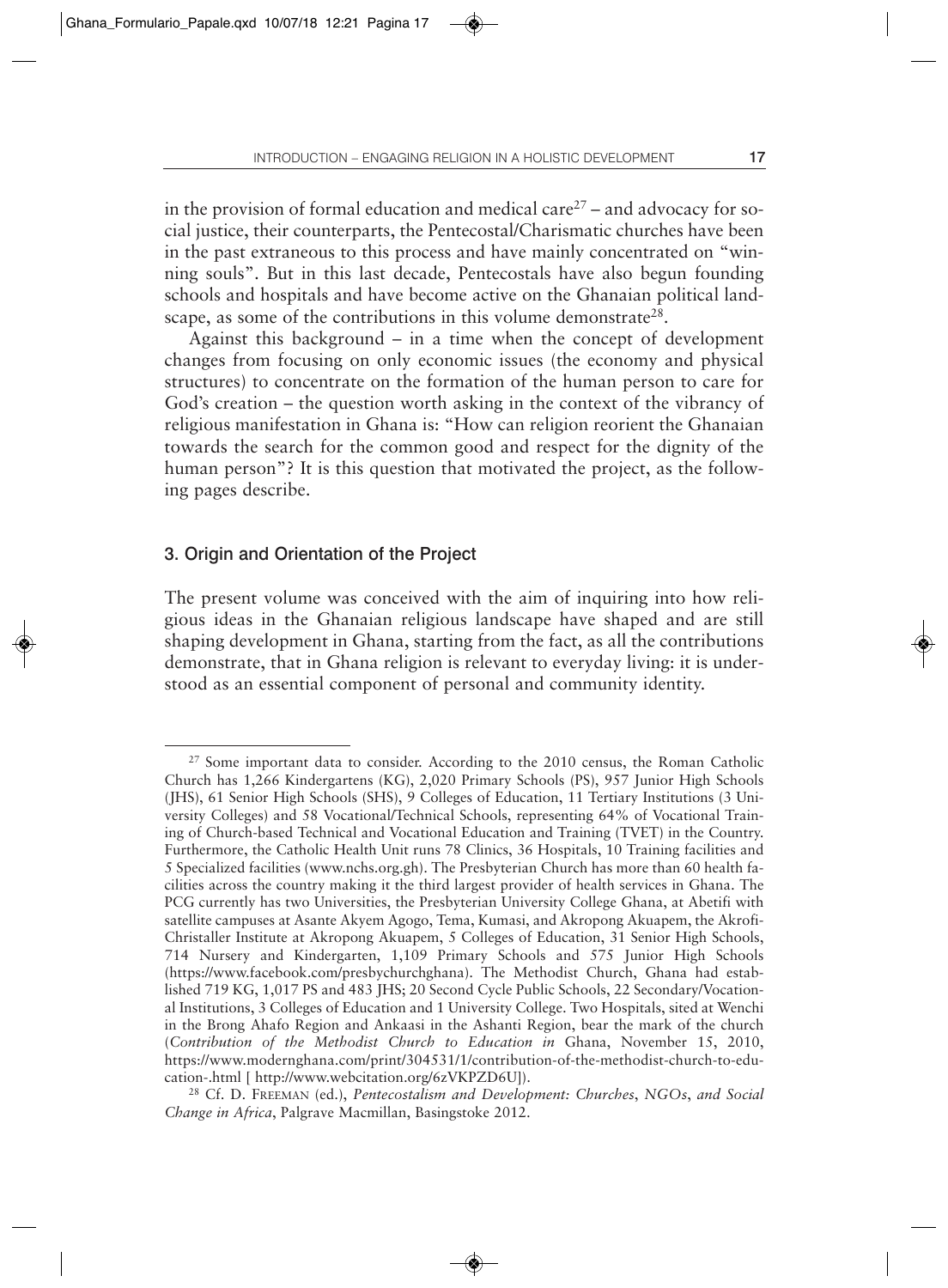It originated out of a collaborative research workshop in 2015 between the Department for the Study of Religions of the University of Ghana and the Faculty of Theology of the University of Basel in Switzerland, which later developed into a dialogue among scholars living and working in Ghana. It engages Christianity, Islam and African Indigenous Religions with the view of deepening and widening the sense of what it means to be human from the African or Ghanaian believers perspective.

The contributors to this volume are scholars from both public and private universities in Ghana, who come from diverse religious persuasions: Muslims and Christians from different Historical Mission Churches (Roman Catholic; Presbyterian; Methodist; Lutheran), Pentecostal (Church of Pentecost and Assembly of God) and Charismatic churches (Perez Chapel International; International Central Gospel Church and Action Chapel International). Their papers are not only situated in their areas of expertise but are also backed by their faith experiences.

We consider it important to state that this volume does not intend to present the contribution of the different religions/denominations to development, but rather to illustrate how the different religions (Christianity, Islam and African Indigenous Religions) impact integral development, and can be "utilized" as dialogue partners towards a sustainable development.

Considering the multi-disciplinary nature of our work, the contributors follow a variety of methodological approaches (phenomenological; exegetical; linguistic; historical, etc.). However, they have a common aim: to fill the gap between the academy and life, between *thinking about* Religions and *living* the Religious experience in everyday, ordinary life. Using the famous expression of a Latin American Theologian – theology finds its fulfilment not in mere "right thinking" (ortho-doxy) but in "right acting" (ortho-praxis)<sup>29</sup> – we want to give a voice to the cry of anger and the whisper of hope, to educate to be responsible and active protagonists in the painful birth of a new world. By means of a typical distinction of the scientific world, our research is not located in the field of "pure sciences" but in "applied sciences".

Furthermore, while we fully appreciate the methodological debate surrounding the study of religions<sup>30</sup>, we opted for a "narrative theology"<sup>31</sup>, a

<sup>29</sup> See, S.B. BEVANS, *Model of Contextual Theology*, Faith and Cultures Series, Orbis Books, Maryknoll, NY 1992, 65.

<sup>30</sup> For a summary, cf. M. STAUSBERG – S. ENGLER, *The Routledge Handbook of Research Methods in the Study of Religion,* Routledge, Abingdon – New York, NY 2014.

<sup>31</sup> Cf. S. HAUERWAS – L.G. JONES (eds.), *Why Narrative? Reading in Narrative Theology*, Eerdmans, Grand Rapids, MI 1989; G.W. STROUP, *The Promise of Narrative Theology: Recovering the Gospel in the Church*, John Knox Press, Atlanta, GA 1981; B. WACKNER, *Teologia Narrativa*, Queriniana, Brescia 1981; J. BROWN, *Is the Future of Biblical Theology Story-shaped?*, "Horizons in Biblical Theology" 37 (2015), 13-31; B. SALVETTI, *In principio era il racconto: verso*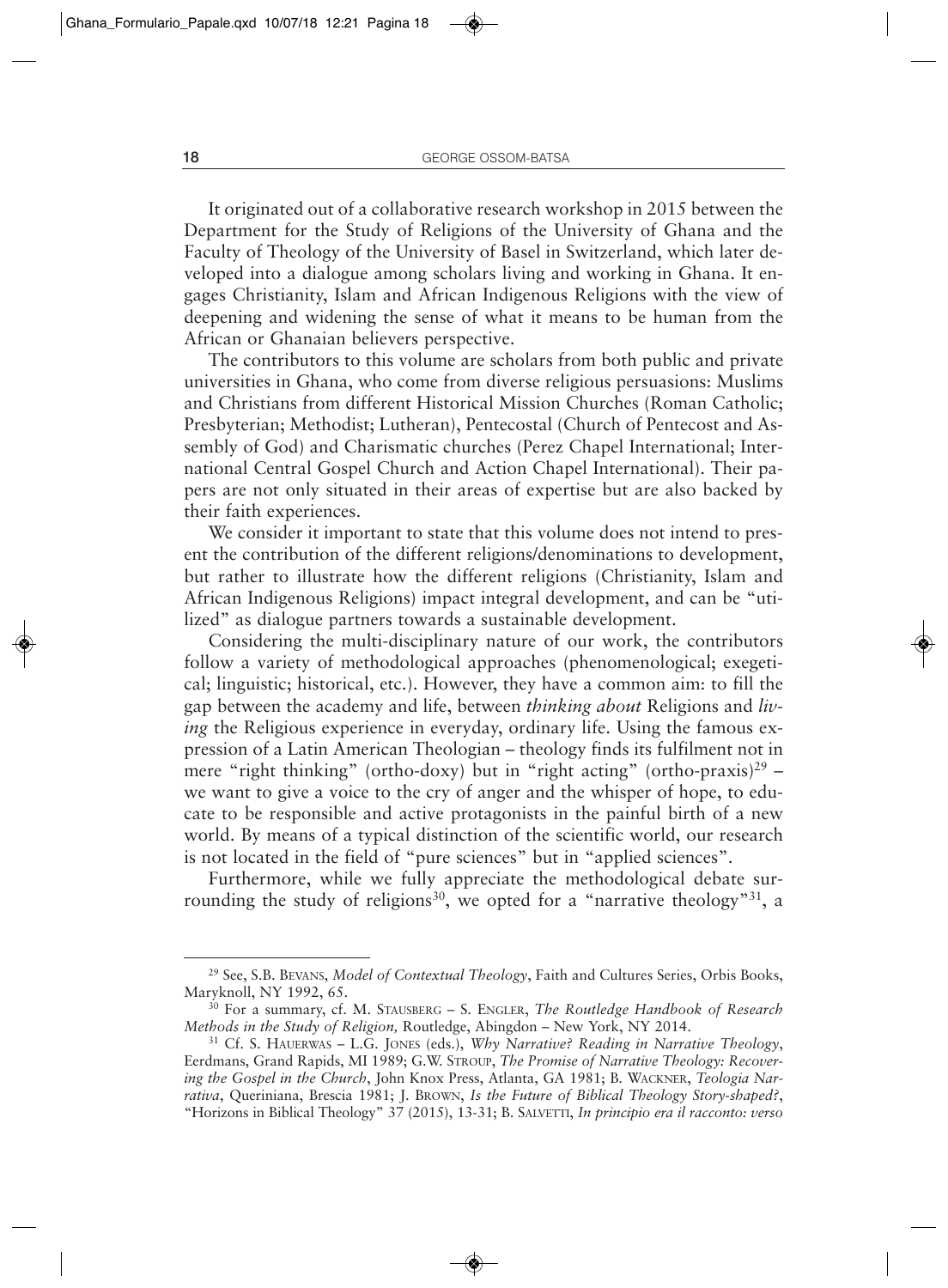theology committed to action and writing in such a way that an ordinary African may be able to locate him/herself within it. Therefore, the different contributors accepted the invitation to be "a story teller" – not in a naive sense – to develop a narrative theology that takes into consideration the ordinary people's struggles and aspirations<sup>32</sup>. Their articles intend to direct the attention of readers from the theories to the re-appreciation of the "small" – the local, the particular – which is often being covered up by grand narratives and totalising structures<sup>33</sup>.

This is the task that Katongole entrusts to the African theology,

to be able to write a theology not from the top, but from below, from the ordinary experience of the believer. Critically, the task of theology is to challenge the various metanarratives that claim validity simply because they come from the top, but which fail to take people's life histories seriously. These are the stories that, because they are so committed to a theory, a program or a system, fail and/or refuse to see the real, the concrete, that which resists reduction to, or is intentionally excluded by the system $34$ .

For this reason, we consider the volume an open text, an on-going dialogue among people with diverse religious experiences, who read and interpret reality from their own faith experience.

### 4. Mapping the Contributions

The volume offers a multi-religious and multidisciplinary collection of articles, characterized by a common aim: to explore how religious ideas affect development in all aspect of life – culture, education, health, sport, music, etc.

Exploring questions and issues that affect human life and dignity, the various contributors challenge their readers, especially politicians, economists, policy makers, social analysts as well as religious leaders to take seriously religious resources – religious ideas, religious practices, religious organizations and religious experiences – in the development debate and praxis $35$ .

una teologia narrativa, EMI, Bologna 2004; C. THEOBALD, *I racconti di Dio. Pensare la Teolo*gia Narrativa, EDB, Bologna 2015.<br><sup>32</sup> Cf. E. GRAVELING, *Marshalling the Powers: The Challenge of Everyday Religion for De-*

*velopment*, in B. BOMPANI – M. FRAHM-ARP (eds.), *Development and Politics from Below: Exploring Religious Spaces in the African State*, Palgrave Macmillan, Basingstoke 2010,197-217.

<sup>33</sup> E.M. KATONGOLE, "*African Renaissance" and the Challenge of Narrative Theology in Africa. Which Story/Whose Renaissance?* "Journal of Theology for Southern Africa" 102 (1998), 29-39. Cf. J.C. HEALEY – D. SYBERTZ, *Towards an African Narrative Theology*, Pauline Publications Africa, Nairobi 1996.

<sup>34</sup> *Ibid.*, 32.

<sup>35</sup> TER HAAR, *Religion and Development*, 8.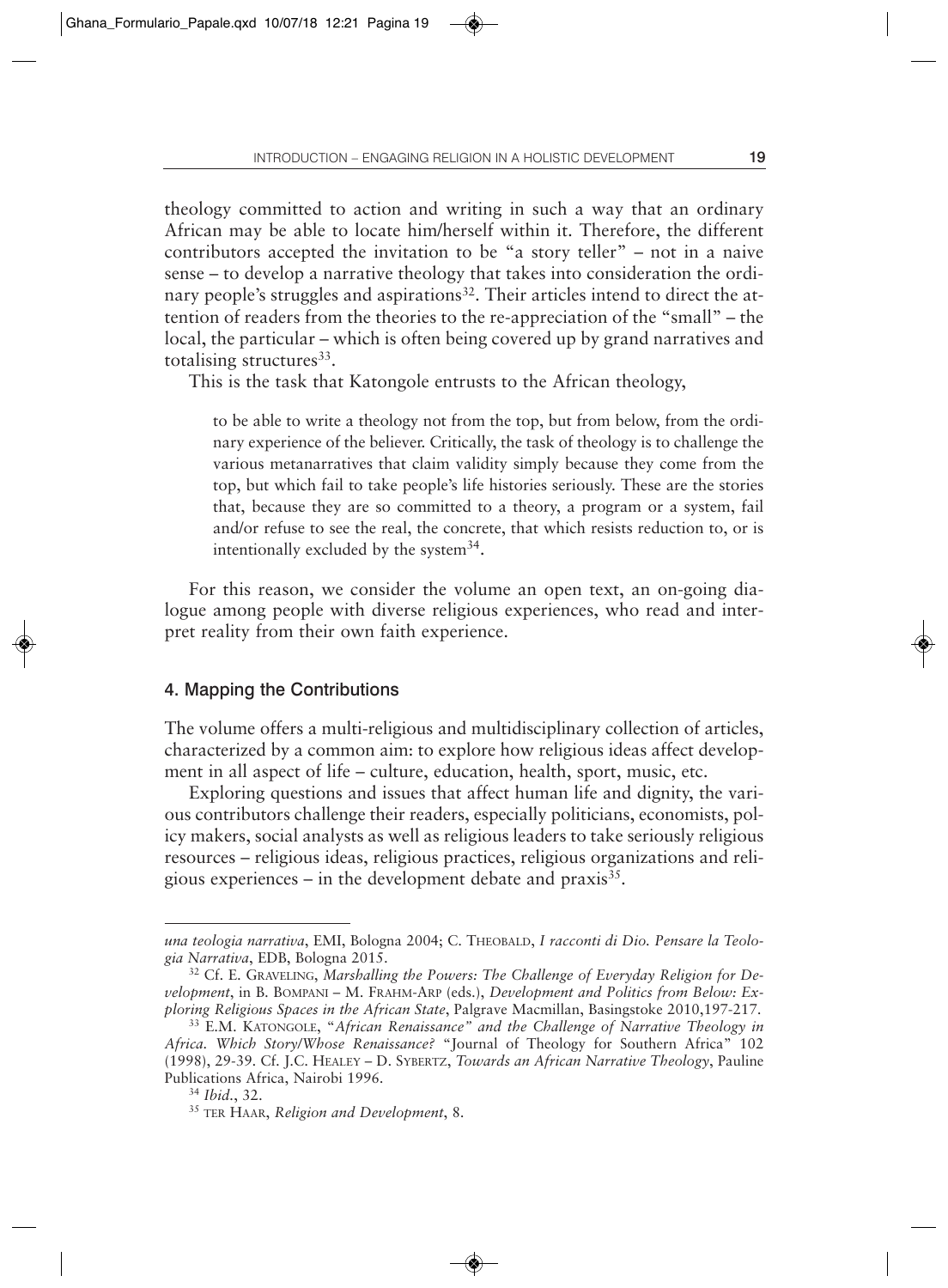The book is organized in three parts. The first part presents African Traditional cultures and religions as "partners" to development; in the second, attention is drawn to the role religions can play in moments of crisis; the last part examines the complex relationship between religious identity and development.

#### **Part I: African Traditions and Cultures as Development Partners**

In this section, four authors analyse how the cultural patrimony offered by diverse traditions of African people could be exploited as "partner" in the difficult journey towards sustainable development. The first article introduces the debate by offering a theoretical background. The three that follow illustrate how this "partnership" could be concretized in real life.

**Lawrence Boakye** begins by recalling the long debate that ensued concerning the possibility of an "African Philosophy" because of the absence of written sources. Following in the steps of the Gyekye, a renowned Ghanaian philosopher, Boakye re-affirms the epistemological value of oral tradition of African people founded on «reasoning, critical thinking, enquires, dialogues among wise people as one will identify in sage philosophy». Using the oral tradition of the Akan as a case study, the author analyses some proverbs and legends to demonstrate how oral traditions can be *sources* of African philosophy, as well as *contributors* to innovation, social change, and development in society. In fact, «the Akan oral sources inform, persuade, and entertain» becoming, therefore, a relevant tool of empowerment towards social change. The reason being that oral tradition establishes a collective representation of what is deemed good and inspiring for social change, to build, for example, better institutional frameworks, and didactic instruments able to make Africans proud of their cultural heritage and actively involved in shaping their future.

In the contribution that follows, **Vincent Assanful** analyses chieftaincy, one of the most important religio-political structures of Ghanaian society. It is an ancient institution that has been a pivot around which Ghanaians find their identity. It continues to enjoy the esteem and respect of the population and it is recognized by the Ghanaian Constitution as "parallel power" to the democratic elected leaders. In this way, "traditional" and "modern" authority coexist and are called to collaborate for the development of the nation. After an overview of the history of chieftaincy in the Ghanaian context, the author examines how a traditional chief can be an instrument in actualizing Goal 16 of the Sustainable Development Goals (SDG): «Promote peaceful and inclusive society for sustainable development, provide access to justice for all and build effective, accountable and inclusive institution at all level». Through interviews and direct observation, the author demonstrates how in the contemporary Ghanaian society, chiefs act as liaisons between their people and the central government to bring development to their traditional areas, abolish cultural practices that infringe on the rights of people and contribute to create a more inclusive and peaceful society where sustainable development can take place.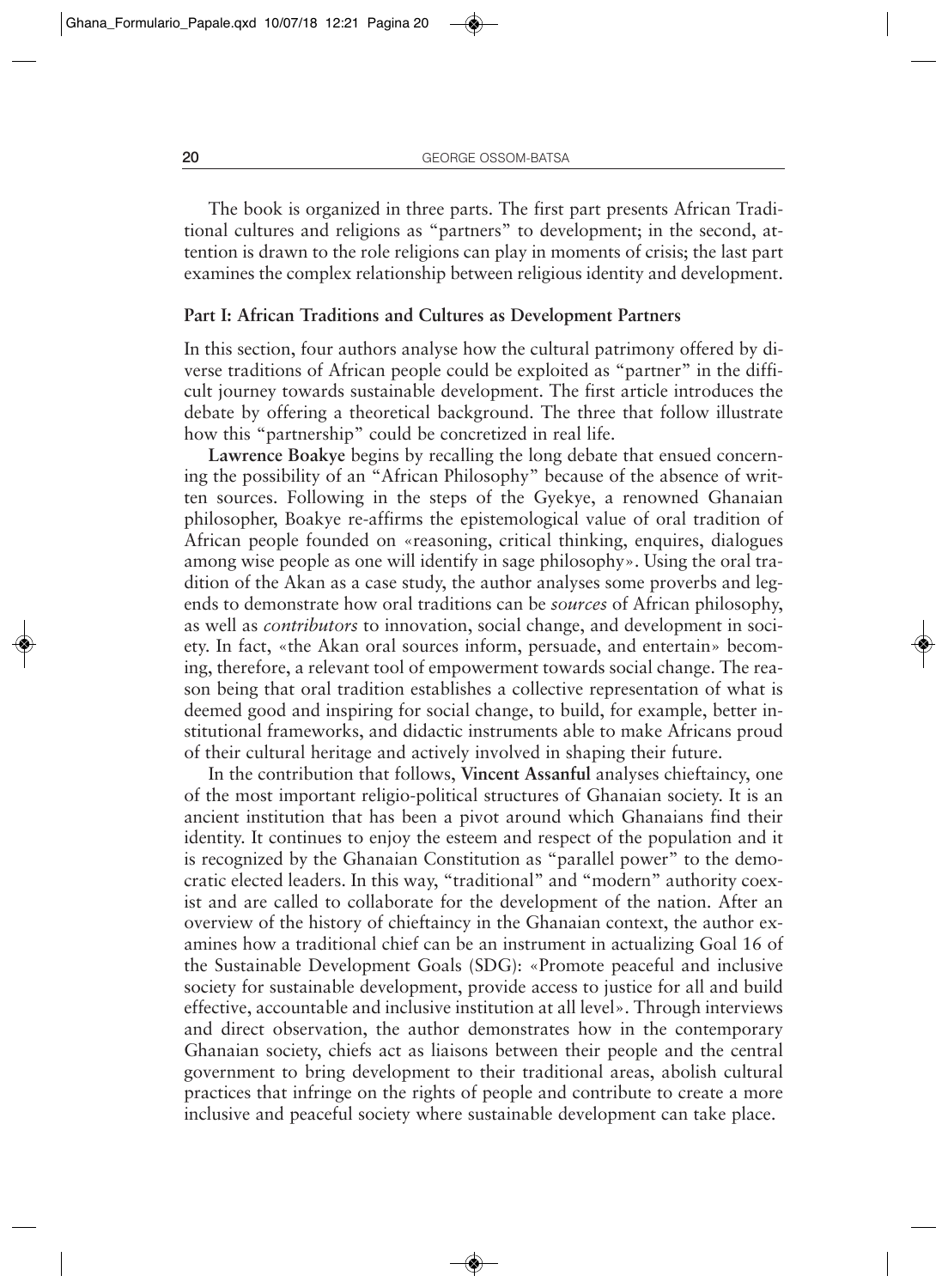**Philip Kwadwo Okyere** starts his reflection arguing that it is inadequate to conceptualize development in pure socio-economic terms without paying attention to cultural issues present in the context. The author demonstrates how the acritical assumption of a «Western secular ideology of development» paradoxically has increased the poverty of a majority of Ghanaian citizens, creating a "dependence" mentality. Following Sommers, he argues that development should be defined in spiritual and cultural terms as well as economics. Against this backdrop, Okyere, employing Moffitt "Jesus model of holistic development", analyses how the contextualization of Jesus' identity among Akan speaking Christians can become a potential source for development. Using hymns of the Methodist Church of Ghana, he discusses four "titles" attributes to Jesus, on the background of the Akan concept of kingship. Looking at Jesus, "the One Who Mends", "Liberator", "King of Kings" and "Righteous Judge", Akan Christians can find a new paradigm and an attractive model of holistic development.

In the last article of the section, **George Ossom-Batsa** and **Felicity Apaah** analyse the adoption of Akan sacred lyrics by Christian Communities to re-tell biblical narratives and to incarnate them in their everyday life. The process was started at the beginning of the Methodist mission in Ampiah-Adjumako by Christian converts to contextualize their new-found faith in their traditional culture. Employing a literary critical and pragmatic approach, the authors analyse five popular lyrics, exploring their perlocutory effects on selected Christian communities. The study shows how performance and re-interpretation of lyrics enhance the sense of belongingness and empower the humanity of the people, thereby becoming assets for participatory and self-reliant modes of development.

#### **Part II: Religions, Crises and Development**

In part II, attention is drawn to the role religion can play in moments of crisis and conflicts as a factor of mitigation. The six articles that comprise this section present diverse "crises": Ebola pandemic; economic and ecologic crises; inter-religions and electoral violence. The authors discuss how theological principles, deduced from sacred texts, Bible and Qur'an, could be used as a resource to resolve or minimize some of the great problems facing humanity in the contemporary world.

The first article draws the attention of the readers to a major crisis which has affected West Africa in 2014/15: The Ebola pandemic. In a relatively short time span, 28.600 cases with 11.300 death were registered. Ghana was not affected, but it was considered by the World Health Organization one of the 18 "high risk Countries". Against this background, **Liv Adams** and **Nicoletta Gatti** investigate religious actors' roles in the Ebola preparedness in Ghana, as a manifestation of the social ministry (*diakonia*) of the Christian churches. Through the analysis of the documents issued by the World Health Organiza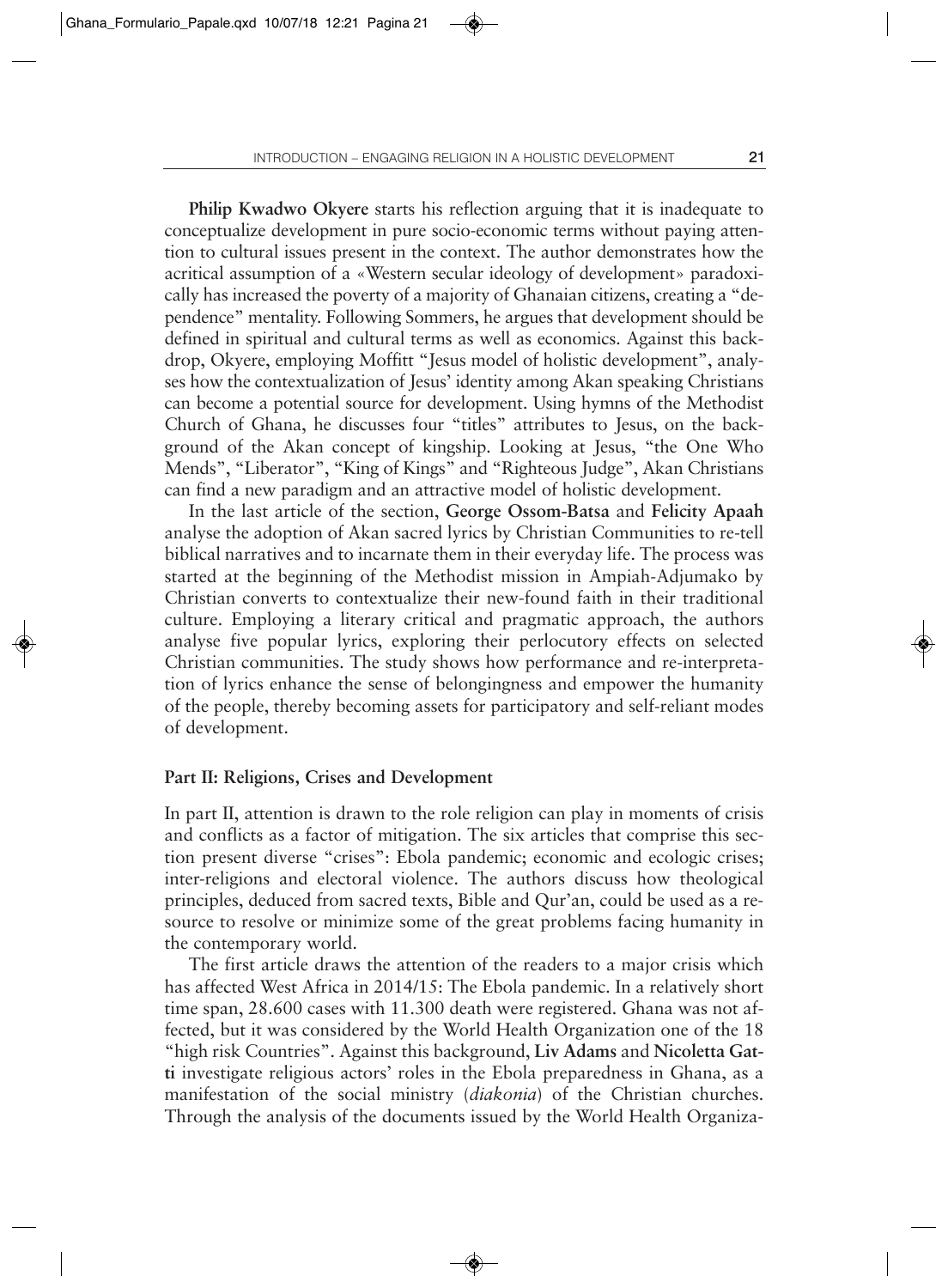tion and the Government of Ghana, and interviews with key stakeholders, the authors analyse the space given to religious actors and the role that the different religions can (and want to) play in the prevention and dealing with a deadly pandemic. Insights from this experience suggest the importance of including religious actors in the development process, because of the relevance of religious worldview and ritual in the life of African people and the consequent unique position of religious leaders in society.

**Mustapha Abdul-Hamid** and **Mohammed F. Aminu Amadu** explore new ways in which Ghana's development agenda can incorporate Islamic economic and business models into the mainstream of Ghanaian economic activity in time of economic crisis. Starting from the shared conviction that the present world economic crisis is an "ethical" crisis, they argue that the implementation of Islamic principles can enhance economic discipline, promote profit and loss sharing, discourage excessive risks and maximize economic return, promoting an ethical economy. Furthermore, the innovation will provide relief for low income workers in the population, especially Muslims, who are unable to access loans from the traditional banks to finance their micro businesses.

Using Gen. 1:27 and Lev. 25, **Nicoletta Gatti** studies how the love for the Old Testament, evident in the Ghanaian religious landscape, can be transformed into a tool for holistic development, with special reference to the ecological challenges that the world at large, and Ghana in particular, is facing. Employing the look – listen – act approach, popularized by the theology of liberation, Gatti "looks" at the ecological crisis through the lens of the communiques of the Ghana Catholic Bishops' Conference; and "listens" to the ecosustainability project emerging from the narrative analysis of the biblical texts. Finally, the author proposes a "call to action" for Christian communities leaving in Ghana. Against the backdrop of the encyclical letter, *Laudato Si'*, she recommends reconsidering the concept of development in terms of human dignity, equality, solidarity and inclusiveness.

Ghana is considered a peaceful country for the absence of major conflicts. This success story is partially due to the capacity of religions to dialogue and to work together for the prevention and solution of many micro-conflicts, as the contribution by **Sylvia Owusu-Ansah** demonstrates. The author analyses how three religious organizations – the Interreligious Body, Interreligious Forum and Interfaith Dialogue programs – have contributed to maintain a peaceful atmosphere in the Northern part of Ghana, over the years. Through interviews with different religious leaders, Owusu-Ansah establishes how direct knowledge of the religious "other" and activities aim at building relationship and trust among people belonging to different religions can create a network able to prevent or minimize conflicts. She concludes drawing attention to the fact that notwithstanding the perception that religious belongingness is a possible source of conflicts, people who belong to diverse religions can coexist peacefully, if a conscious effort is made and innovative structures are established.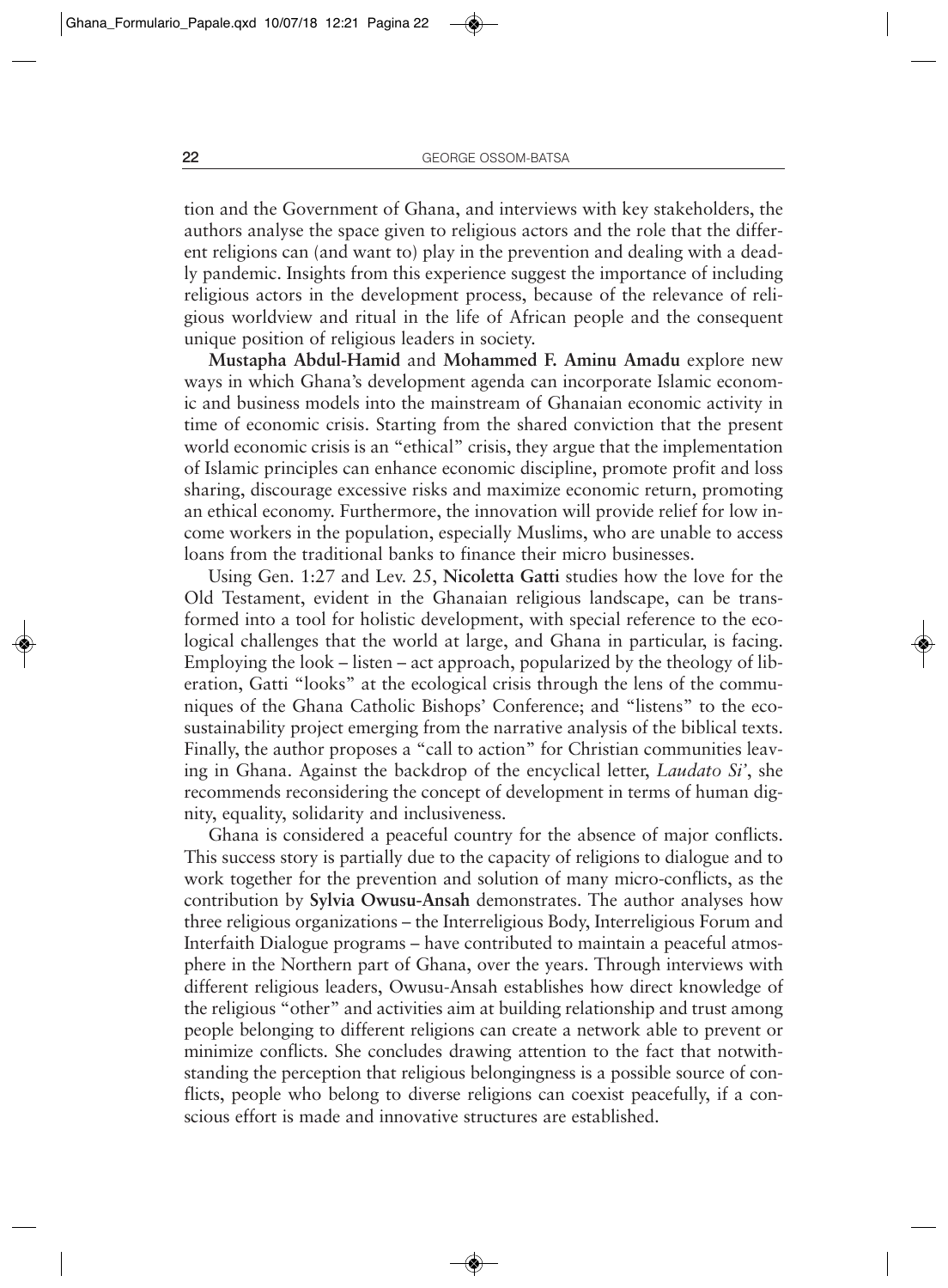The HMCs (Roman Catholic; Anglican; Presbyterian, Methodist; etc.) have always made their voices heard in any major political event of Ghana. **Fredrick Acheampong** and **Francis Benyah** discuss the contribution of a new Christian "voice", the Ghana Pentecostal and Charismatic Council's (GPCC), in the run up to the controversial 2012 Presidential elections. The authors analyse the intervention of GPCC in three critical moments: the "Peace Campaign Programs", before and during the acrimonious electoral campaign; the mediation process between the Electoral Commission and Political Parties, following the creation of new Constituencies; and the sensitisation of the citizens to respect the verdict of the Supreme Court ruling during the post-electoral dispute. They conclude that the successful interventions of the GPCC in the public space point to the plurality of Christian leadership voices which cannot be ignored in the political decision-making processes in Ghana.

In the final essay of the section, **Patrick Kwaku Ofori** examines the consequences of religious rituals in sports and the role of religion in establishing a successful "team". He further analyses how these positive effects can be transferred to the broader society to control conflict and maximise resource for sustainable development. He recognized that even if the role of religion appears ambiguous, because it can degenerate in superstitions and divisions, it influences issues such as moral education, religious tolerance, mutual respect, personal discipline and the shared vision of a team. The positive effect can be transferred in other ambits to avoid conflicts and maximise human resources.

#### **Part III: Religious Identity and Development**

The third part examines the complex relationship between religious identity and development.

The contribution of **Emmanuel K.E. Antwi** demonstrates how the social teaching of the Roman Catholic Church, as summarized in the Encyclical letter *Populorum Progressio*, can offer a criterion for evaluating the effective development of a Country and indicate possible paths towards sustainable development. With this lens, the author traces the long and chequered journey of Ghana, from the pre-colonial era to the present, in the optic of development, verifying how the diverse reforms, especially in education, have inspired the development of "every person" and the "whole person" (PP 14). The author concludes by presenting some challenges. Rampant corruption and religious fanatism are key factors that may block or delay the process of development of a Country. The orientation of PP 14 resonates in this context as an invitation to rethink the development process and re-orient it towards the formation of every person and the whole person.

**Cosmas Ebo Sarbah** focuses on one of the nodal moments accentuated in the preceding historical overview. It is about the 1961 Education Act, a postindependence document which reserved the responsibility of the provision,